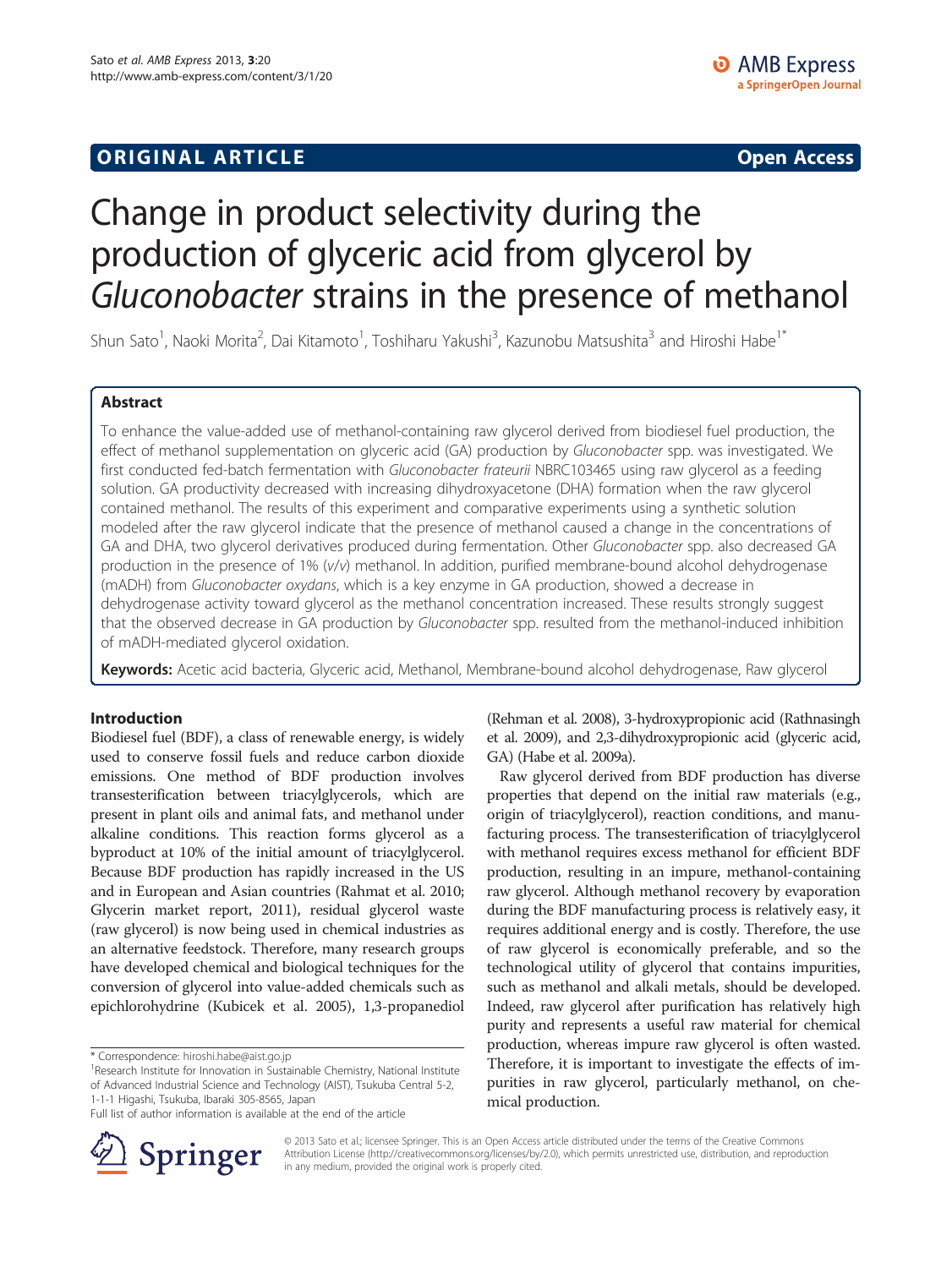<span id="page-1-0"></span>Our recent research has focused on microbial GA production from glycerol and the applications of GA because of its simple but chiral structure, which provides building blocks for various fine chemicals (Habe et al. [2009b](#page-6-0)). GA itself has been reported to have biological activity, such as accelerating the oxidation of ethanol (Eriksson et al. [2007](#page-6-0)) and enhancing the viability of ethanol-dosed gastric cells (Habe et al. [2011a](#page-6-0)). Applications of GA as a value-added material, including as an antitrypsin compound (Habe et al. [2011b](#page-6-0)), a bioplastic monomer (Fukuoka et al. [2011\)](#page-6-0), and novel surfactants (Fukuoka et al. [2012\)](#page-6-0), have also been investigated. With regard to the production of GA, a biological method that involves the enantioselective conversion of glycerol to D-GA by acetic acid bacterial fermentation has been developed (Habe et al. [2009c\)](#page-6-0). Gluconobacter frateurii NBRC103465 showed the highest GA productivity (136 g/L), whereas Acetobacter tropicalis NBRC16470 produced D-GA with 99% ee (Habe et al. [2009a](#page-6-0)).

Concerning the effect of raw glycerol containing methanol on GA production by acetic acid bacteria, we demonstrated that Gluconobacter sp. NBRC3259 produced less GA when raw glycerol from which impurities had not been removed was applied (Habe et al. [2009d\)](#page-6-0). It was also shown that this strain produced only a small amount of GA in the presence of  $1\%$  ( $v/v$ ) methanol. In contrast, we developed a fed-batch fermentation method that uses glycerol in an alkaline solution for glycerol feeding and pH control (Habe et al. [2009a\)](#page-6-0). Because raw glycerol usually contains alkaline metals such as sodium and potassium, it is of interest to investigate the feasibility of utilizing raw glycerol in fed-batch fermentation.

In this study, we found that GA production decreased, whereas the production of dihydroxyacetone (DHA), a byproduct of GA fermentation (Figure 1), increased when we used raw glycerol as a feeding solution for fed-batch fermentation with G. frateurii NBRC103465. Hence, to elucidate the reason for the change in the glycerol derivatives produced, we investigated GA production by various Gluconobacter spp. and glycerol oxidation in the presence of methanol.

#### Materials and methods

#### Bacterial strains and culture conditions

Gluconobacter frateurii NBRC103465, G. frateurii THD32 (Toyama et al. [2005](#page-6-0)) and its  $\Delta s$ ldA mutant (Toyama

et al. [2005;](#page-6-0) Soemphol et al. [2008\)](#page-6-0), and Gluconobacter oxydans IFO12528 and its ΔadhA mutant (Habe et al. [2009a\)](#page-6-0) were used for GA production. Seed cultures of the Gluconobacter strains were prepared in 5 mL of glucose medium composed of 5 g/L glucose, 5 g/L yeast extract, 5 g/L polypepton, and 1 g/L  $MgSO<sub>4</sub>$ .  $7H<sub>2</sub>O$  at 30°C and 200 rpm for 24 h. The seed cultures (1.5 mL) were transferred to 300-mL Erlenmeyer flaks containing 30 mL of glycerol medium composed of 170 g/L glycerol, 10 g/L polypepton, 1 g/L yeast extract, 1 g/L  $MgSO<sub>4</sub> \cdot 7H<sub>2</sub>O$ , 0.9 g/L  $KH<sub>2</sub>PO<sub>4</sub>$ , and 0.1 g/L K<sub>2</sub>HPO<sub>4</sub>. The cultures were incubated at 30°C and 200 rpm on a rotary shaker for 96 h. When needed, 50 mg/L kanamycin for the  $\Delta$ adhA strain of G. oxydans and the ΔsldA strain of G. frateurii THD32 was added to the medium.

#### Jar fermentation experiment

Gluconobacter frateurii was cultured in a 5-L jar fermenter containing 2.5 L of glycerol medium (Habe et al. [2009a\)](#page-6-0). The seed cultures (90 mL) were used for inoculation. Cultivation was done at 30°C, 500 rpm, and 0.5 vvm, and maintained at pH 6 using raw glycerol derived from BDF production or the model solution. The raw glycerol contained the following components: glycerol, 66.4%  $(w/v)$ ; methanol, 30.9%  $(w/v)$ ; and sodium salt, 0.54%  $(w/v)$ ; pH 12 (Habe et al. [2009d](#page-6-0)). In contrast, based on the raw glycerol composition, a synthetic solution modeled after the raw glycerol was prepared with the following pure reagents: glycerol, 66%  $(w/v)$ ; methanol, 30%  $(w/v)$ ; and sodium hydroxide, 1 M.

#### Analysis of the culture broth

The glycerol, GA, and DHA concentrations in the culture broth were determined by high-performance liquid chromatography (HPLC), as described previously (Habe et al. [2009a](#page-6-0)). In addition, the methanol concentration was determined by HPLC using the same method as that employed for the GA assay.

Bacterial growth was evaluated by OD measurements at 600 nm using a V-530 UV/VIS spectrophotometer (JASCO Corp., Tokyo, Japan).

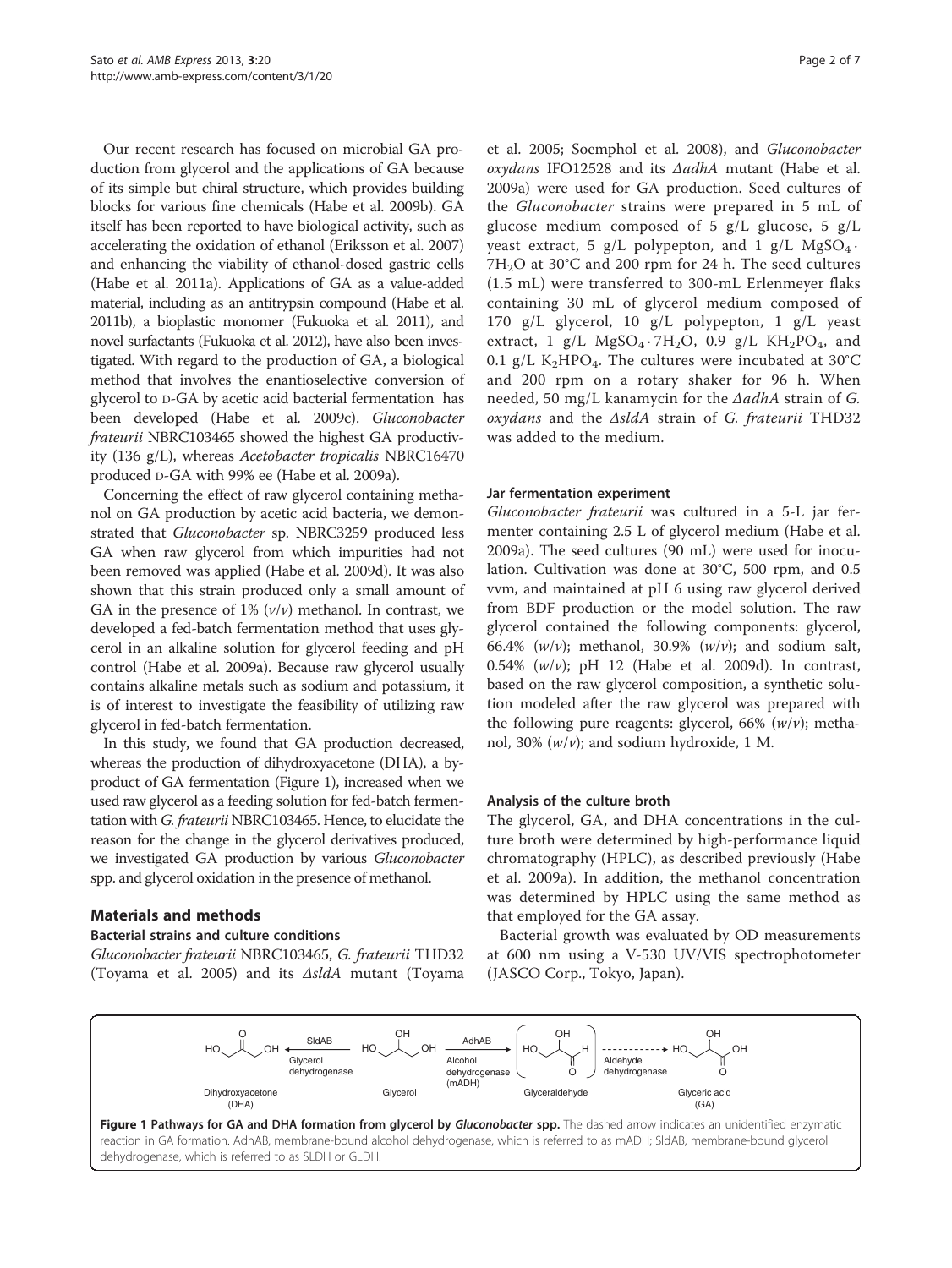## <span id="page-2-0"></span>Evaluation of the ability of G. oxydans and its ΔadhA mutant to assimilate methanol

Whole cells of G. oxydans IFO12528 and its ΔadhA strain were used to investigate methanol consumption. Cells were precultured in 30 mL of glucose medium in 300-mL Erlenmeyer flasks at 30°C and 200 rpm for 24 h. Cells collected from 60 mL of the culture by centrifugation were suspended in 30 mL of glycerol medium containing 0– 10%  $(v/v)$  methanol. The initial OD<sub>600</sub> was ~2.0. The flasks were shaken at 30°C and 200 rpm, and an aliquot of the broth was removed at regular intervals for HPLC.

#### Enzyme assays

Glycerol dehydrogenase activity in the presence of methanol was evaluated using purified, membrane-bound G. oxydans alcohol dehydrogenase (mADH) based on the method of Adachi et al. ([1978](#page-6-0)) with modifications. Briefly, the reaction mixture contained 0.4 mL of McIlvaine buffer (pH 5.0), 10 mM potassium ferricyanide, 8 mM sodium azide, enzyme solution, 5-20%  $(w/v)$  glycerol, and/or 0-2%  $(w/v)$  methanol in a total volume of 1.0 mL. The reaction was carried out at 25°C for 5 min by adding ferricyanide solution, and stopped by adding 0.5 mL of ferric sulfate-Dupanol reagent (Wood et al. [1962](#page-6-0)). The resulting mixture was allowed to stand at 25°C for 20 min, and then the absorbance of the solution was measured at 660 nm to estimate the intensity of the Prussian blue color formed. The oxidation of 1 μmol of substrate was equal to 4.0 absorbance units. One unit of dehydrogenase activity was defined as the amount of enzyme that catalyzed the oxidation of 1 μmol of substrate in 1 min. After the determination of dehydrogenase activity toward 1.2 and 2%  $(w/v)$ methanol, that towards  $20\%$  ( $w/v$ ) glycerol in the presence of various methanol concentrations was calculated by subtracting the value of the activity toward methanol from that toward glycerol in the presence of methanol.

The protein concentration of the purified enzyme was determined by the Lowry method using bovine serum albumin as the standard.

#### Results

## Fed-batch GA fermentation by G. frateurii NBRC103465 using raw glycerol derived from BDF production and its modeled solution

Previously, Habe et al. ([2009a\)](#page-6-0) demonstrated that fedbatch fermentation using glycerol in an alkaline feeding solution resulted in considerable improvement in GA production by G. frateurii NBRC103465, indicating a potential use for raw glycerol derived from BDF production, which contains both alkali metals and methanol. Therefore, we first attempted to use raw glycerol (66.4%  $[w/v]$  glycerol and 30.9%  $[w/v]$  methanol, pH 12; Habe et al. [2009d](#page-6-0)) as a feeding solution for GA fermentation by G. frateurii NBRC103465. As shown in Figure 2a, GA was barely detectable in the culture broth, whereas DHA was present at >50 g/L after 5 days of cultivation. In contrast, after the removal of methanol (40%  $[w/v]$ glycerol), 81 g/L GA and 38 g/L DHA were produced after 5 days of cultivation, despite the presence of other impurities in the original glycerol (Figure 2b). This suggests that the addition of methanol along with raw glycerol to the culture altered the production of GA and DHA by *G. frateurii*. Note that glycerol content in the culture using raw glycerol containing methanol as a feeding solution slightly increased during the cultivation, though 51 g/L of DHA was produced (Figure 2a). In this case, the feeding rate of glycerol accompanied with pH control exceeded the consumption rate of glycerol for cell growth and DHA production, resulting in a gradual accumulation of glycerol in the culture broth. In contrast, glycerol content in the culture using raw glycerol containing no methanol as a feeding solution decreased during the cultivation (Figure 2b), probably because a large amount of GA was produced.

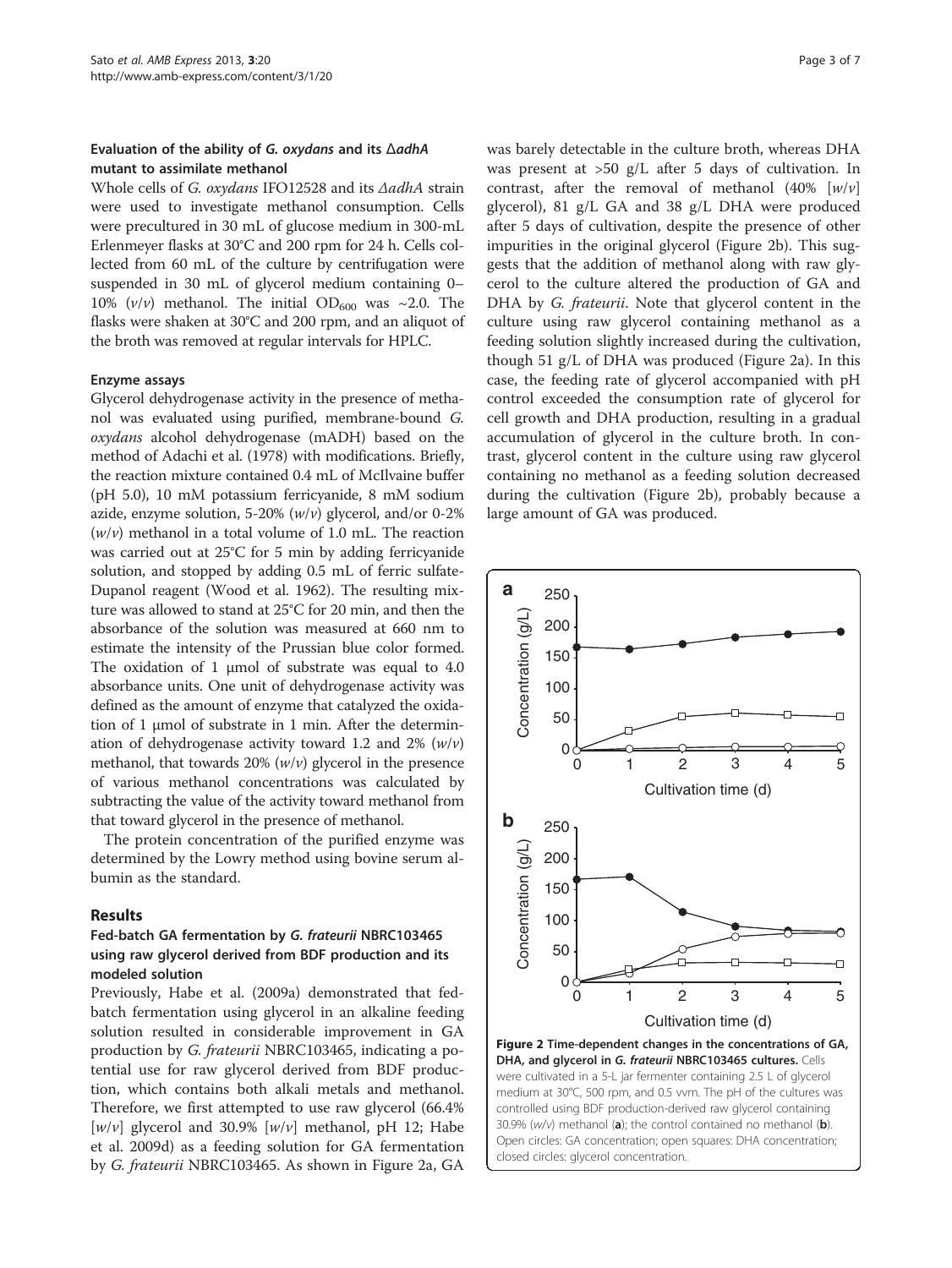<span id="page-3-0"></span>To clarify whether the above change in product selectivity was caused by methanol supplementation or by that in combination with other impurities in the raw glycerol (e.g., free fatty acids, methyl esters of fatty acids, and residual triacylglycerols), the same experiment was performed using a synthetic solution modeled after the raw glycerol. This solution consisted of 66%  $(w/v)$  glycerol and 30%  $(w/v)$  methanol in 1 M NaOH; a methanol-free version of the solution was used as a control. Figure 3 shows the cell growth and GA and DHA production profiles of G. frateurii. Cell growth was unaffected, but GA and DHA production were altered by methanol supplementation. In the absence of methanol, GA predominated (73 g/L); only 20 g/L DHA had been produced after 84 h of cultivation. In contrast, in the presence of methanol, DHA predominated (>50 g/L) and the GA level was <10 g/L. This result shows that methanol caused a change in product selectivity between GA and DHA with almost the same bacterial growth profile.

## GA production by Gluconobacter spp. in the presence of methanol

To determine the effect of methanol on GA production by Gluconobacter strains other than G. frateurii NBRC103465, we examined GA and DHA production from glycerol in the presence of methanol by G. frateurii THD32 and G. oxydans IFO12528. The strains were cultivated in 300-mL flasks containing 30 mL of glycerol medium. Table [1](#page-4-0) summarizes the amounts of GA and DHA produced after 96 h of cultivation. All of



Figure 3 Time-dependent changes in cell growth and the concentrations of GA and DHA in G. frateurii NBRC103465 cultures. Cells were cultivated in a 5-L jar fermenter containing 2.5 L of glycerol medium at 30°C, 500 rpm, and 0.5 vvm. The pH of the cultures was controlled using a synthetic solution modeled after the raw glycerol, which contains 30% (w/v) methanol (solid lines, open symbols); the control contained no methanol (broken lines, closed symbols). Cell growth was evaluated by measurement of the OD at 600 nm. Squares: cell growth; circles: GA concentration; triangles: DHA concentration.

the strains tested produced less GA in the presence of 1%  $(v/v)$  methanol than with no methanol. In addition, the amount of DHA produced was increased in methanolsupplemented cultures of G. frateurii NBRC103465 and G. oxydans IFO12528, whereas methanol supplementation did not affect DHA production in the G. frateurii THD32 cultures. This result suggests that methanol decreases GA production by Gluconobacter spp.

## Effect of methanol supplementation on the G. oxydans ΔadhA mutant and purified mADH

We investigated the effect of methanol on the activity of a key enzyme in GA production, mADH, which catalyzes the oxidation of glycerol to glyceraldehyde and is encoded by adhA (Habe et al. [2009a](#page-6-0), [2010](#page-6-0)). This enzyme exhibits weak methanol dehydrogenase activity as compared to ethanol (Adachi et al. [1978\)](#page-6-0). Therefore, we first investigated whether methanol was consumed by mADH using both the parental and *adhA*-deficient mutant (ΔadhA) strains of G. oxydans. Both strains were cultured in glucose medium for 24 h and then inoculated into glycerol medium containing up to 10%  $(v/v)$  methanol. As shown in Figure [4](#page-4-0), no significant differences in methanol concentration in the culture broth were observed between the parental and ΔadhA strains of G. oxydans for up to 10 h, indicating that mADH is not directly involved in methanol oxidation. In addition, methanol supplementation to the ΔadhA strain did not significantly alter the production of DHA (Figure [4](#page-4-0)).

Next, we measured glycerol dehydrogenase activity in the presence of methanol using purified mADH. Glycerol dehydrogenase activity in the absence of methanol increased as the glycerol concentration increased, reaching 5.9 U/mg at 20%  $(w/v)$  glycerol. At this concentration, a rapid decrease in dehydrogenase activity with increasing methanol concentration was observed (Figure [5](#page-5-0)). In the presence of 2%  $(w/v)$  methanol, glycerol dehydrogenase activity decreased to one tenth that in the absence of methanol. The half-maximal inhibitory concentration  $(IC_{50})$  of methanol was estimated to be  $\sim 0.31\%$  (w/v). These results suggest that  $\langle 1\% \, (w/v)$  methanol inhibited mADHcatalyzed oxidation at a high concentration of glycerol.

#### **Discussion**

Our data indicate that GA production by G. frateurii NBRC103465 decreased when the microbe was cultured using raw glycerol (Figure [2\)](#page-2-0) and a synthetic solution modeled after the raw glycerol, which contains  $30\%$  ( $w/v$ ) methanol (Figure 3), for pH control. This phenomenon also occurred in flask cultures of other Gluconobacter spp. (Table [1\)](#page-4-0). Thus, methanol was likely the cause of the decrease in GA production.

Previously, we showed that mADH is a key enzyme in the production of GA from glycerol, and that its deletion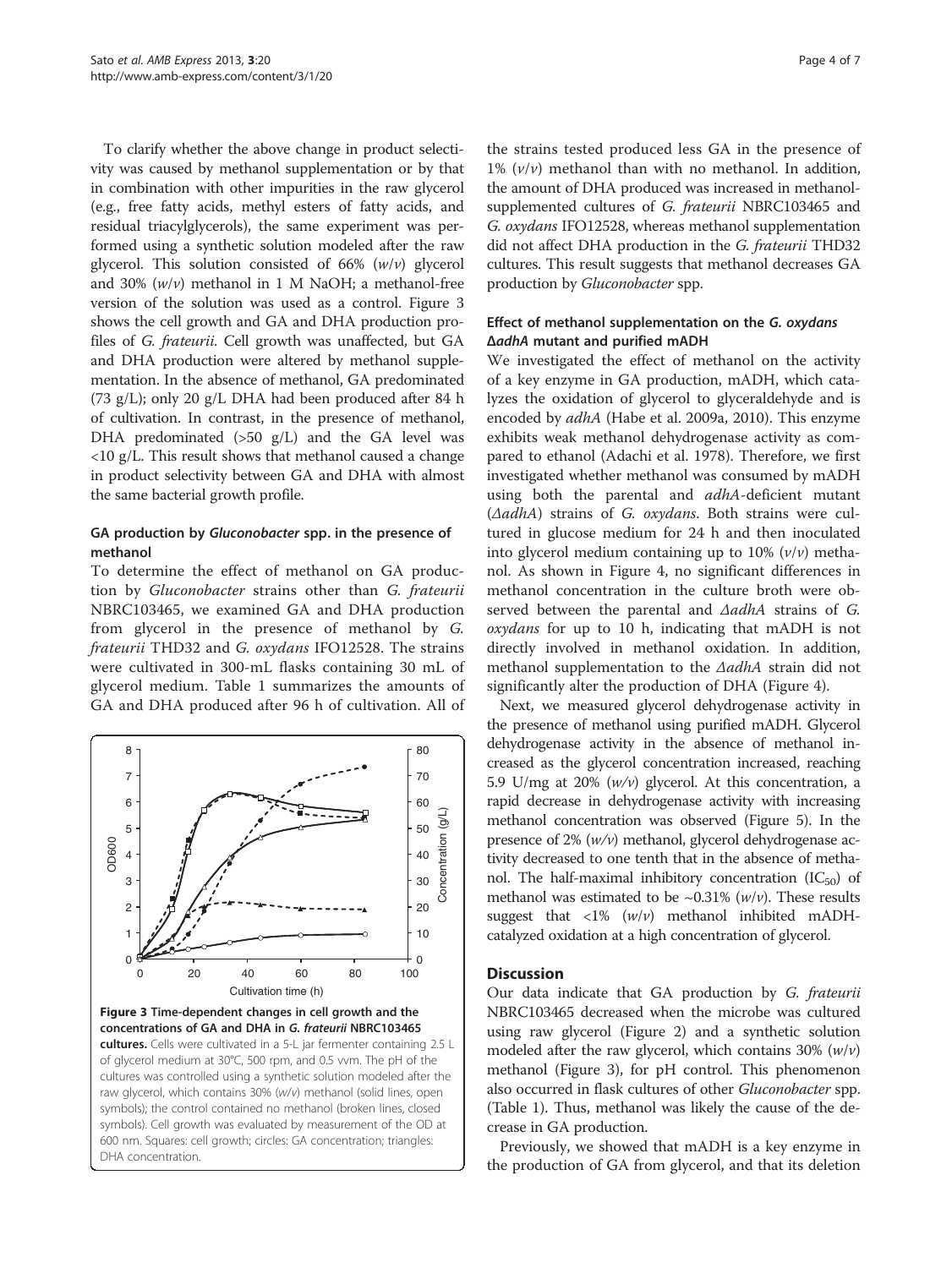| Initial methanol (%, v/v) | G. frateurii NBRC103465 |              | G. frateurii THD32 |              | G. oxydans IFO12528 |                |
|---------------------------|-------------------------|--------------|--------------------|--------------|---------------------|----------------|
|                           |                         |              |                    |              |                     |                |
| $GA$ (g/L)                | $28.2 \pm 0.3$          | $14.4 + 0.7$ | $23.0 + 0.3$       | $6.8 + 0.3$  | $18.8 + 1.0$        | $5.9 \pm 0.4$  |
| $DHA$ (q/L)               | $15.9 \pm 0.6$          | $38.0 + 1.7$ | $25.1 \pm 5.8$     | $24.1 + 1.4$ | $33.7 \pm 0.3$      | $51.9 \pm 2.1$ |

<span id="page-4-0"></span>Table 1 Effect of methanol supplementation on GA and DHA production by Gluconobacter spp.

Cells were cultivated in 30 mL of glycerol medium containing 170 g/L glycerol with methanol supplementation at 30°C for 96 h. The averages and standard deviations of two independent experiments are presented.

from G. oxydans (ΔadhA) resulted in a strain incapable of producing GA (Habe et al. [2009a\)](#page-6-0). In addition, mADH exhibits higher dehydrogenase activity toward methanol than toward glycerol (Adachi et al. [1978\)](#page-6-0). Therefore, we hypothesized that mADH catalyzed the oxidation of methanol more easily than the oxidation of glycerol, resulting in a decrease in the methanol consumption rate in the broth of the ΔadhA mutant. However, no differences in methanol consumption between the parental and ΔadhA strains of G. oxydans grown in glycerol containing

up to 10%  $(v/v)$  methanol were detected (Figure 4). Next, the inhibitory effect of methanol on glycerol oxidation by mADH was evaluated using purified mADH. A comparison of mADH activity at high glycerol concentrations with or without methanol demonstrated that methanol inhibited glycerol dehydrogenase activity (Figure [5\)](#page-5-0). This suggests that methanol decreased the rate of glycerol oxidation by mADH, resulting in reduced GA production. Activity of mADH toward various amount of glycerol (5, 10, 15, and 20%,  $w/v$ ) in the presence of methanol (0.3%,

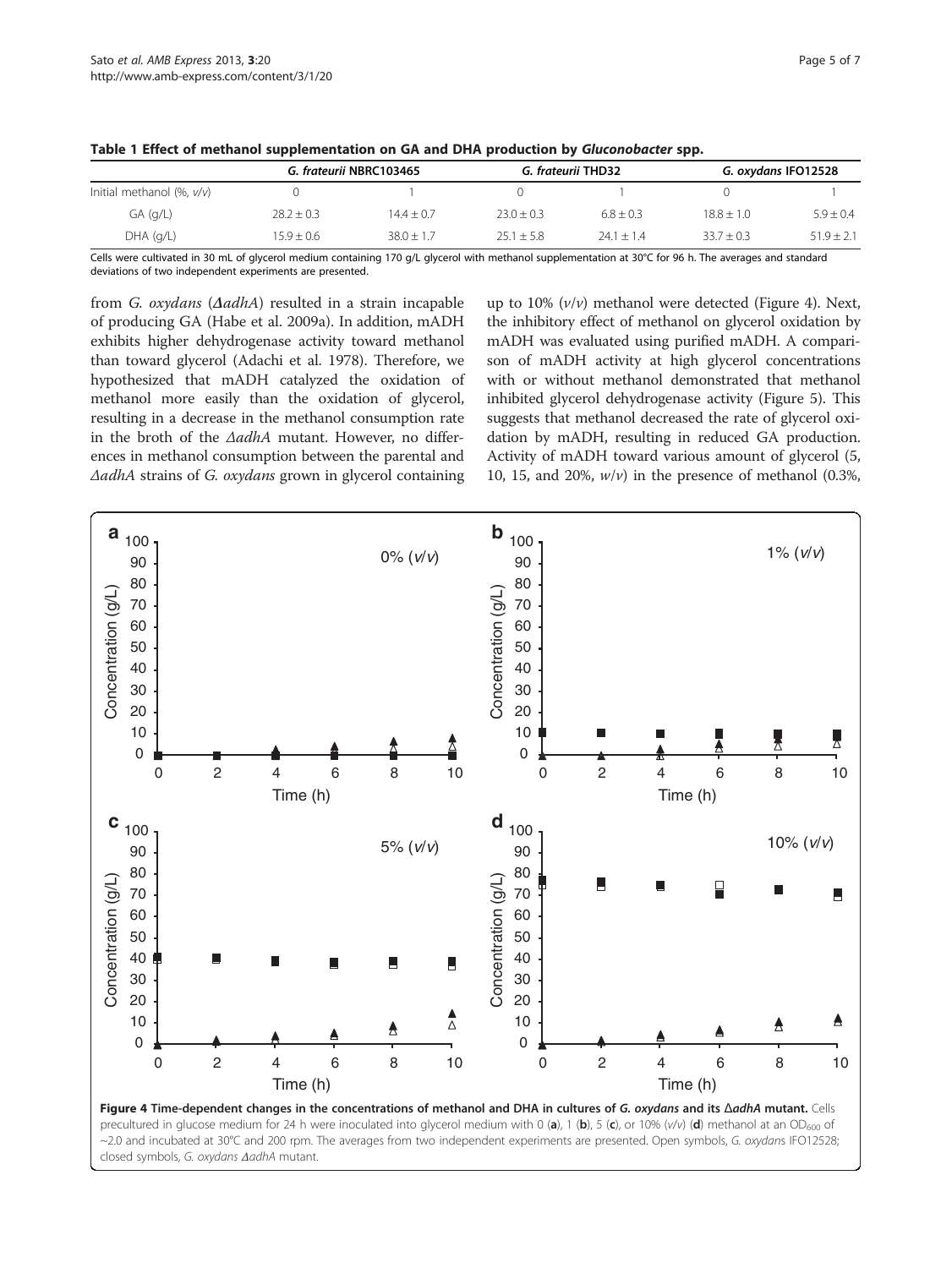<span id="page-5-0"></span>

 $w/v$ ) was also measured. A gradual increase in dehydrogenase activity was observed as the glycerol concentration increased, although methanol inhibited dehydrogenase activity constantly by approximately 60% as compared to that in the absence of methanol (data not shown). This could suggest noncompetitive inhibition by methanol in mADH glycerol dehydrogenation; however, detailed kinetic analyses of mADH activity toward glycerol and/or methanol will be necessary to clarify the mechanism whereby methanol inhibits the oxidation of glycerol by mADH. In addition, fed-batch cultivation with a raw glycerol model solution (Figure [3\)](#page-3-0) revealed that the methanol concentration in the broth reached 0.4 and 1.5% after 12 and 18 h of cultivation, respectively (data not shown). Considering the  $IC_{50}$  value for methanol in the oxidation of glycerol by mADH, GA production was probably inhibited even in the early stages of cultivation.

Because the ΔadhA strain of G. oxydans showed similar DHA production profiles in the presence of methanol as well as the parental strain (Figure [4\)](#page-4-0), methanol was supposed to enhance DHA production regardless of GA production. In contrast, our preliminarily experiment showed that a membrane-bound glycerol dehydrogenase (SldAB)-defective mutant of G. frateurii THD32 (ΔsldA), which is incapable of producing DHA, showed a clear decrease in GA production in the presence of 1% methanol (data not shown), as well as the parental strain G. frateurii THD32. This suggests that methanol inhibited GA production regardless of DHA production. These complementary experiments imply that methanol would have an influence on activities of individual enzymes involved in each production. In contrast, DHA production by G. frateurii THD32 was not significantly changed in the presence of 1% methanol (Table [1\)](#page-4-0). Hence, studies on cell responses at the transcriptomic and metabolomic levels in the presence of methanol will help elucidate the

detailed mechanism of methanol-related DHA production and the difference among Gluconobacter strains in effect of methanol on DHA production.

Gluconobacter spp. tend to produce both GA and DHA at a high concentration (170 g/L) of glycerol (Table [1\)](#page-4-0). In terms of DHA production, this is a problem; that is, a high concentration of glycerol during DHA fermentation results in increased byproduct (GA) formation (Figure [1](#page-1-0)). In addition, a higher initial concentration of glycerol decreased the rates of cell growth and DHA production (Claret et al. [1992\)](#page-6-0). Therefore, attempts have been made to improve DHA production by process engineering (Hu et al. [2011](#page-6-0)) and strain development (Habe et al. [2010](#page-6-0)). However, our data show that G. oxydans, an industrial strain used for DHA production, produced a large quantity of DHA from 170 g/L glycerol with less GA production in the presence of 1% methanol (Table [1\)](#page-4-0). This indicates that efficient DHA production by G. oxydans using a high concentration of glycerol can be achieved by adding a small amount of methanol to the culture. In this case, methanol seemed to act not only as an inhibitor of GA formation, but also as an enhancer of DHA formation. This suggests that BDF-derived raw glycerol containing methanol would be a good source material for efficient and economical DHA production with less byproduction of GA, although a clear mechanism for enhancing DHA production is unclear.

In summary, GA production in the presence of methanol decreased with the production of DHA by Gluconobacter spp. The dehydrogenase activity of G. oxydans mADH toward glycerol was inhibited by methanol, suggesting that the rate of glycerol oxidation catalyzed by mADH determines the product selectivity of Gluconobacter spp. between GA and DHA. Recombinant G. frateurii with an enhanced ability to assimilate methanol or mADHs with a lower affinity for methanol